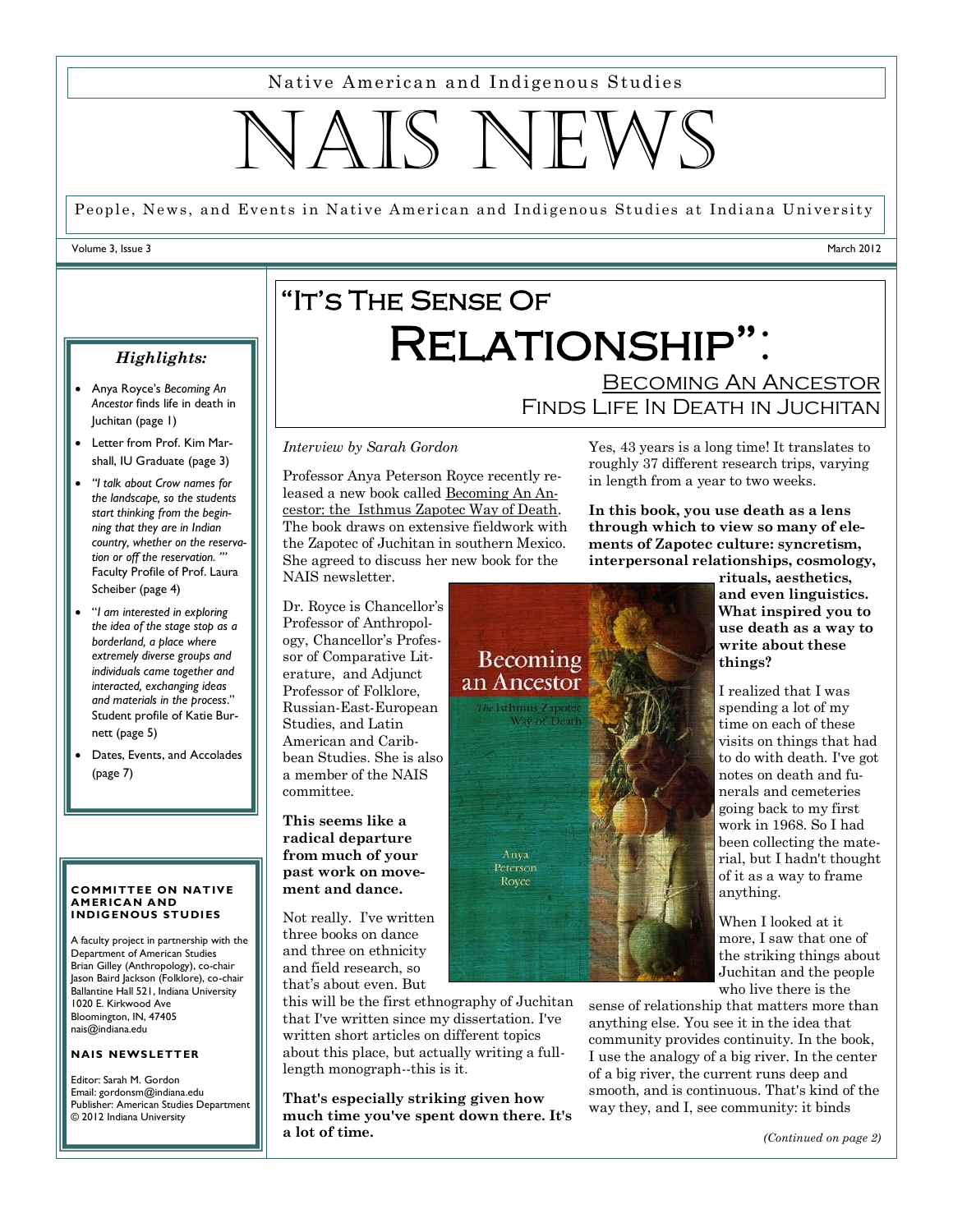people together over time. Along the edges of the river, it encounters obstacles: trees, rocks, whatever. And you have to be able to adjust to those encounters. If some new thing comes in, like VCRs or Facebook, you want to be in a position to say "This looks interesting, let's go for it," or, "This is not going to work, so let's just ignore that."

So you have those two things going on, in terms of people's willingness to be transformed and to transform their community when the opportunity comes along. And also, they have a commitment to continue this community that goes on. And you see that in death, because there's no separation, really, between the community of the living and the community of the dead. The relationship and the connection continues. So every week, people go and spend time at the cemeteries, talking to their ancestors. And they bring them things, like the flowers they need for their particular part of their journey.

I saw a pre-wedding ceremony where a person who speaks well in Zapotec brings the couple to the bride's house. The first thing they do is to go to the home altar, where he addresses the ancestors and describes what's happening, and asks for their blessing on behalf of the couple. So here, people who have been dead quite awhile are brought literally into the contemporary ceremony.

In the same way, in the living community, once you're part of a family or a community, they're committed to you and you're committed to you them. It's the sense of relationship.

There are two big community-wide ceremonies during the year: the Day of the Dead and then Holy Week. For the Day of the Dead, the living invite the dead back to their homes. They build an altar and they make frames of flowers to guide the spirits there, and then they have nine days of prayers for them. And then, during Holy Week, the dead invite the living to their homes, the tombs. So that kind of reciprocity, that kind of acknowledgement of relationship, continues.

So you can basically see everything that matters to Zapotec in the way they deal

*(Continued from page 1: Becoming An Ancestor)* with death and see death. And the fact is, they call it death. They don't say, "So-and-so passed away." For Juchitecos, death is a part of life. It's part of what goes on.

> **One of the things that I found really interesting about this is, where Americans differentiate death from the ritual surrounding it, it seems like for the Juchitecos, it's all part of the same thing, the same journey that the dead must take and that the living must help the dead to take. Is that a fair assessment?**

Yes. Another thing that's important: you mentioned syncretism. I like to think of the Roman Catholic elements and the Zapotec elements as going on side by side, as opposed to being somehow brought together. It's a fine distinction, but important because there are so many elements of Zapotec belief that have nothing to do with Roman Catholicism. In the book, I describe the flower body that's created after the person is taken to the cemetery. It's called a "fresh body," in Zapotec. But if you're speaking Spanish, people would say, "una cruz," a cross. Because it looks like a body, but it also looks like a cross, if you're Roman Catholic.

But they don't see it as a cross at all. It's the flower body that gives the spirit a home until it can make its way to the cemetery. But some people writing about the Zapotec have talked about it as a Catholic influence.

### **It seems to me that the Zapotec and Roman Catholic belief systems must have pretty conflicting ideas about afterlife?**

Totally conflicting ideas about afterlife! And you hear it in prayers and things like that. People can be reciting the Our Father talking about purgatory, and they *do* do that. They do that in Spanish, because there aren't comparable prayers in Zapotec. The prayer leading is really Catholic.

In fact, when I first started working

there, Easter Sunday was just a Mass like any other Mass. There was no resurrection. Because there isn't any resurrection, right? Christ dies, and you celebrate that, and then he's taken to his place in the land of the dead. When a new priest came in, maybe 15 years ago, he decided that they really needed to come to grips with the resurrection. So there was a society formed, and they bought an image of the resurrected Christ, and they have, now, a huge mass, with a procession that takes the Christ to the church early Sunday morning.

The Juchitecos are all nominally Catholic, except for the evangelicals, and they know the liturgy. For them, still, the most important part of Holy Week is Good Friday, when Christ is brought down from the cross, put in his coffin, and taken to a place where he's surrounded by flowers of the wild, and incense, and candles. He's treated like a family member who has died.

And also, in Holy Week, after the Catholic liturgy, the Priest leaves and then the Zapotec do their own thing. On Holy Thursday, twelve men sit facing each other in front of the altar on chairs that are woven with green willow branches which symbolize wetness and

healing. They say prayers, and read some things in Zapotec as well. But in between these chairs is a flower body. And I always think, "This is really nice. The priest can think of it as a cross, but for every Zapotec in the church, this is the flower body of

**I was struck by the story about Don Silain. You mentioned that his was the first funeral that you attended on your first trip to Juchitan. He was somebody who had outlived all his family, but because he had fulfilled his social obligations, people carried out the death rituals for him for awhile. But eventually, people stopped visiting him. Do people** 



Christ."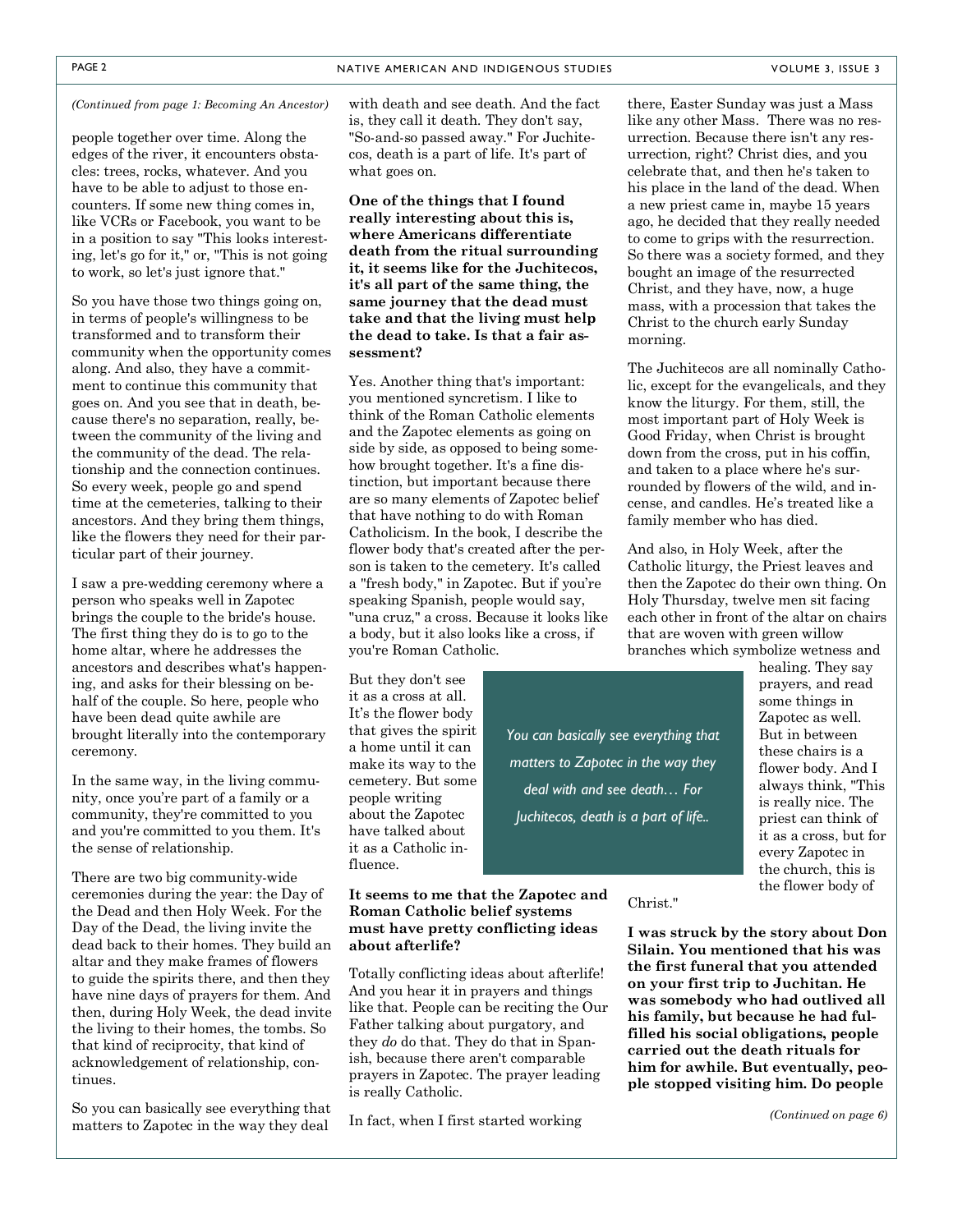# A Success Story: LETTER FROM DR. KIM MARSHALL. Indiana University Graduate

*Kim Marshall is an Assistant Professor of Anthropology at the University of Oklahoma. She received a dual Ph.D. in Anthropology and Ethnomusicology from Indiana University in 2011. As a Native Studies scholar who has been successful in the job market, we asked her if she had any words of wisdom for NAIS graduate students. Here is her reply.*

Thanks for the opportunity to touch base with the Native Studies folks back at IU. Although I was not specifically affiliated with the NAIS program while at IU (it was formed after I had finished my coursework), I have always been exited by the potential of this program for encouraging research in collaboration with and beneficial to native communities.

I work with Navajos who participate in an indigenously-led Pentecostal style of Christianity. I am very interested in investigating the appeal of this movement as well as its broader implications on Navajo identity, language, revitalization and expressive culture (specifically music). These interests are part of a broader research agenda investigating the way this Navajo Oodlání ("Believers") movement fits into the spread of Charismatic Christianity both in Native North America and throughout the world.

*When you start grad school, you think, "I could never work harder than I am right now." But then you do…. That ever increasing challenge is what makes academia such an exciting (if a bit terrifying) place to work.*

This is my first year as an Assistant Professor at the University of Oklahoma. I absolutely love my job. I am currently teaching "the class that made me decide to major in anthropology" and "the class I never thought anyone in a



million years would pay me to teach." But this year has been very challenging as well. I can honestly say I have never worked harder in my life. Of course, that's how this career path works. When you start grad school, you think "I could never work harder than I am right now." But then you do. That feeling of ever increasing challenges doesn't stop with your exams, or with finishing your dissertation, or with your first year teaching. But that ever increasing challenge is also what makes academia such an exciting (if a bit terrifying) place to work.

Teaching Native Studies courses at the University of Oklahoma presents its own challenges. Oklahoma is certainly a unique place in Indian Country, and for Americanists with expertise outside Oklahoma that uniqueness can be disorienting. It certainly has been a steep learning curve for me. But the flip side of those challenges is that there are few places in the world with the synergy of Native students that Oklahoma has, and I have learned a lot from my students this year. My favorite story from last

semester is that I was teaching a "Contemporary Issues in Native North America" class to a mixed group of Native and non-Native students (a challenge in and of itself). In my course evaluations, one student commented that I seemed to be a little intimidated by my Native students, but that I shouldn't have been because I teach from a Native perspective. As a firstsemester white professor with little background in Southeastern tribes teaching in Oklahoma it *was* intimidating, and would have been even if one of my students hadn't been a 6'2'', 300 pound fluent Cherokee speaker. But it gets easier.

Some final thoughts about the job market right now and getting a job in academia. We all know that the job market is very tough. I feel that my success in getting the coveted "tenure track" job (photo courtesy of Kim Marshall) came down to a number of factors: not

least among them luck and being a good fit for what they were looking for.

> *I am currently teaching "the class that made me decide to major in anthropology" and "the class I never thought anyone in a million years would pay me to teach."*

There are many factors you may just not be able to control. Surrounding yourself with a good team of advisors helps, as does understanding that while your advisors are there to help you, it is ultimately you that is responsible for managing your career and asking for the help you need.║

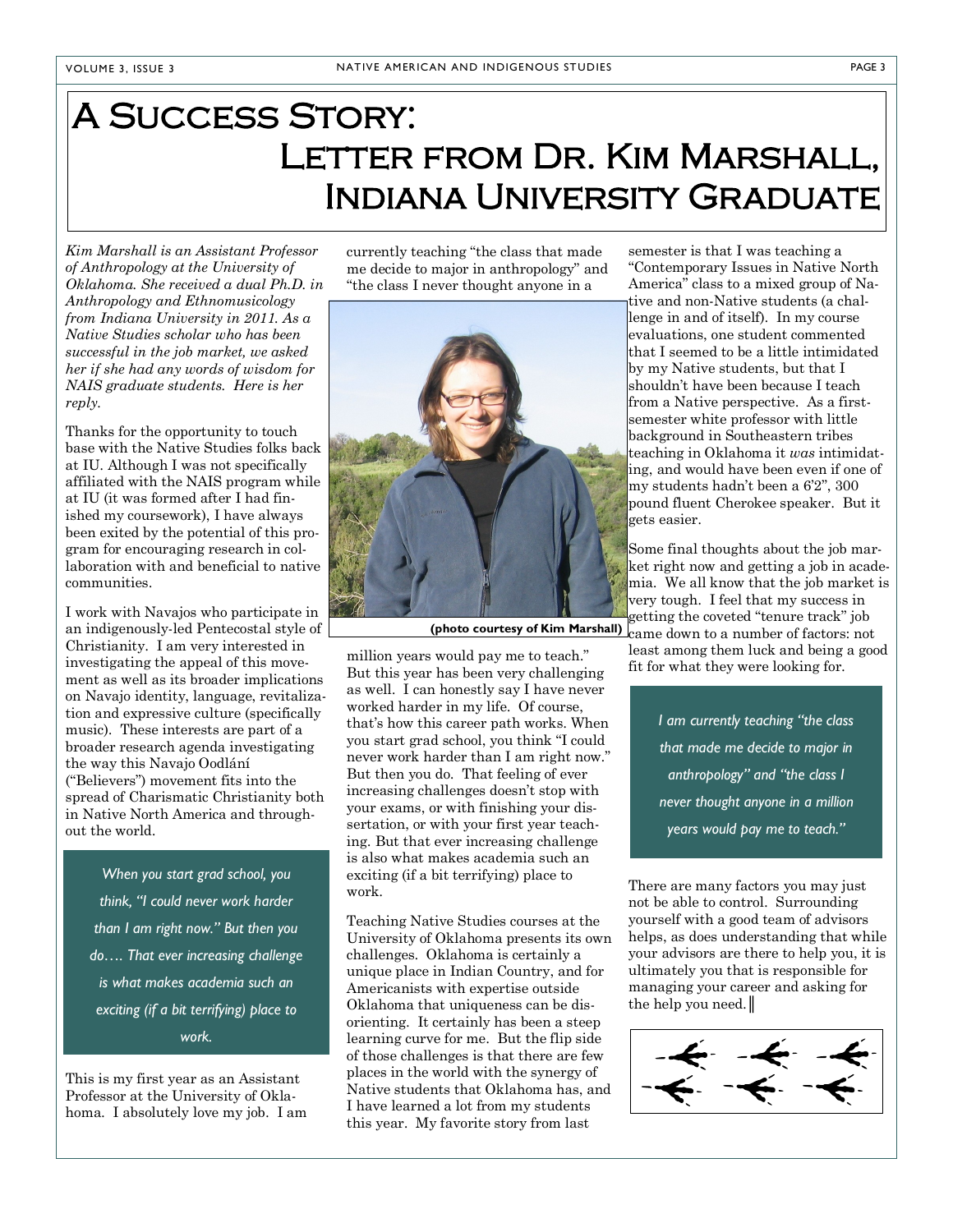Laura Scheiber,

# **NAIS Professor Profile:**

*Interviewed by Sarah Gordon, NAIS News Editor.*

### **Let's start with an introduction.**

I am an associate professor in Anthropology and the director of the William R.

Adams Zooarchaeology Laboratory. I've been here at IU for ten years. I moved here from Berkeley, CA, which is where I did my Ph.D., and I was originally hired as a oneyear, temporary replacement for Dick Adams, who was the former director of the lab.

The zooarchaeology lab was started in the 1940s, pri-

marily as a repository of modern animal skeletal remains to help archaeologists identify bones. Dick had built up a collection of thousands of animal skeletons, but he was a permanent lecturer and not a tenure-track faculty member. When he was quite elderly, the university and the Anthropology department realized that such an important collection needed at least a temporary director. So I came here expecting to stay for a year or maybe two. But it was always the department's intention to try to convert this one-year visiting position into a tenure-track job. And thanks to a lot of support from the department and the deans, my job became tenure-track the year after I arrived.

In terms of research, my focus is on the North American Plains and the Rocky Mountains, and Indigenous histories and Indigenous archaeology. I use animal bones as a methodology to think about the way that people interacted with their daily lives in the past. Animal remains can indicate what people were eating and food is also a reflection of cultural identity.

I am also concerned with doing archaeology that's engaged with the present. When I arrived at IU, I was excited to learn that there was a program called Archaeology in Social Context that explicitly deals with this. How do we look at archaeological remains in the contem-



**Photo courtesy of Laura Scheiber**

that make that goal so explicit.

### **What does that mean, "engaged with the present"?**

"Engaged with the present" can have multiple meanings. I can think of many examples of archaeological practices that aren't necessarily engaging with the

present. For instance, for my dissertation research in northeastern Colorado, I was an archaeologist coming from another state. I set up all of my logistics, my crew, my research questions, my budget, and

everything. For several summers, I would drive to the area where I was working, down into a canyon. Everyone would set up their tents and we would set up the kitchen, and we would bring in all of our food. We would get up in the morning and do whatever we were

**Archaeology**

doing on the site: excavating, mapping, recording information. We often work in ten-day segments, so at the end of the ten days, we would drive back home.

And maybe in the middle of our stay, we would run out of ice. So we might drive into town to buy some at the one store in town. Occasionally I would talk with some people at the store, and they would ask "what brings you here?"

I'd explain, "We're scientists, we're doing this archaeology project." And they would answer, "What are you doing, can we come see?" But often I had to say, "No, you can't, because I have permission to work there, but the landowner doesn't want anyone else there."

And people would ask, "I want to know what you're doing!" and I'd reply, "Well, we're digging up buffalo bones."

And they'd say, "Oh, I knew it. Burials. They've got human graves down there."

And I'd try to be really polite and say, "No, no, actually, we're just digging up buffalo bones. There's this really interesting owl regurgitation process we've been monitoring..." And they would say, "Not human graves!" And I'd answer, "No, that's not what we do."

And that was the extent of my interac-

*I talk about the Crow names for the landscape, so the students start thinking from the beginning that they are in Indian country, whether they are on the reservation or off the reservation.*

tion with the people who lived in the community. I'd return to the site with my ice, finish my work, and go home. That's pretty typical of archaeological projects in which our interactions with the public are somewhat minimal and we do not have (or make) oppor-

tunities to involve local community members.

A different way to do that would be to consider very explicitly, from the beginning, the context of what you're doing.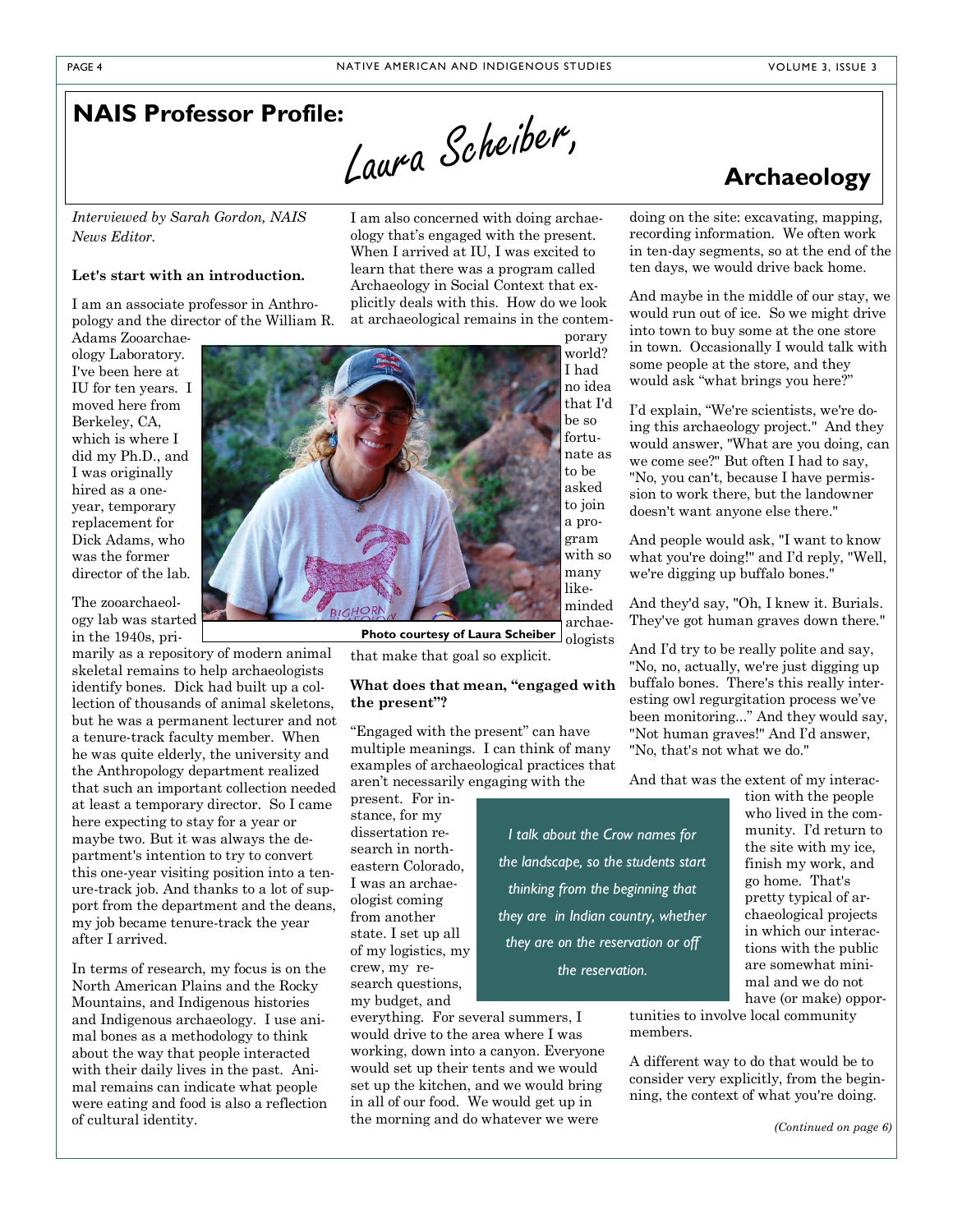Katie Burnett,

# **NAIS Student Profile:**

*Interviewed by Sarah Gordon, NAIS News Editor.*

### **Tell me a little about your academic background.**

I am a fourth year Ph.D. student in the archaeology and social context program in the Department of Anthropology. My background is in historical archaeology, mountain archaeology, and plains anthropology. I started at the University of Delaware during my undergraduate years, working on the Read House and Gardens Site, an 1804 mansion in New Castle, Delaware. While I was there, I became interested in the presence of Caribbean coral at various sites along the East Coast and conducted research on how and why the coral got to these sites. This led me to take my first archaeological field school in Barbados, where I participated in excavating a pottery waster pile which was part of a pottery run by slaves on a sugar cane plantation. My experiences in Barbados made me realize how closely archaeology is connected with living communities, and how tensions created in the past still heavily affect the present.

Since I've been in Indiana, I've been involved in a diverse array of research from mapping tipi rings and working with the Crow in southern Montana, to

researching the Mountain Shoshone in the Absaroka Mountains just east of Yellowstone National Park, to investigating a turn of the twentieth century stage stop southwest of Thermopolis, Wyoming. The common thread of this research has been a dedication to writing untold stories and working with a variety of stakeholders.

All of my work at Indiana University has been made possible by Dr. Laura Scheiber and the Exploring Historical and Social Landscapes of the Greater Yellowstone Ecosystem Project.

### **What is the focus of your research?**

My dissertation research is focused on the Nostrum Springs Stage Station on the Red Canyon Ranch, southwest of Thermopolis in central Wyoming. I am interested in combining the traditional methods of historical archaeology with theories and methods derived from in-

digenous archaeology, New Western History, culture contact research, and borderlands history in order to more deeply understand the importance of transpor-

tation in the history of the American West, as well as what it was like to both ride on a stagecoach and run a stage stop. The Nostrum Springs Stage Stop was run by a family of immigrants from Sweden and

*I am interested in exploring the idea of the stage stop as a borderland, a place where extremely diverse groups and individuals came together and interacted, exchanging ideas and materials in the process.*

> Stage Stop is on land that was ceded by the Eastern Shoshone and Northern Arapaho to the United States by treaty in 1896, and it is right on the border between the Red Canyon Ranch and the Wind River Indian Reservation. I am

interested in exploring the idea of the stage stop as a borderland, a place where extremely diverse groups and individuals came together and interacted, exchanging ideas and materials in the process.

### **How did you come to be interested in your particular area of study?**

I became interested in historical archaeology as a result of my experiences working in a laboratory processing and cataloging artifacts at the University of Delaware. My interest in archaeology and social context was sparked by my experiences in the field in Barbados. I was attracted to working in Wyo-

**Photo courtesy of Katie Burnett**

ming because of my travels in the West as I was growing up, and my research on the Nostrum Springs Stage Station combines all of my interests including Native American and Indigenous Studies.

### **Why did you decide to minor in Native American and Indigenous Studies?**

It was a result of my experiences as a young graduate student working with the Crow in Montana, and reading articles about indigenous archaeology in both my archaeology proseminar and in my Archaeological Ethics class. My initial interest in the Nostrum Springs Stage Station was sparked by its potential connection with the Shoshone. I also had some background in Native American Studies as an undergraduate that I wanted to build upon in order to enrich my research in Wyoming.

**How has the minor influenced your research?**

*(Continued on page 6)*



first generation Swedish-Americans, so I'm also interested in bringing greater attention to the diversity of the American West. This is particularly important since the Nostrum

**Archaeology**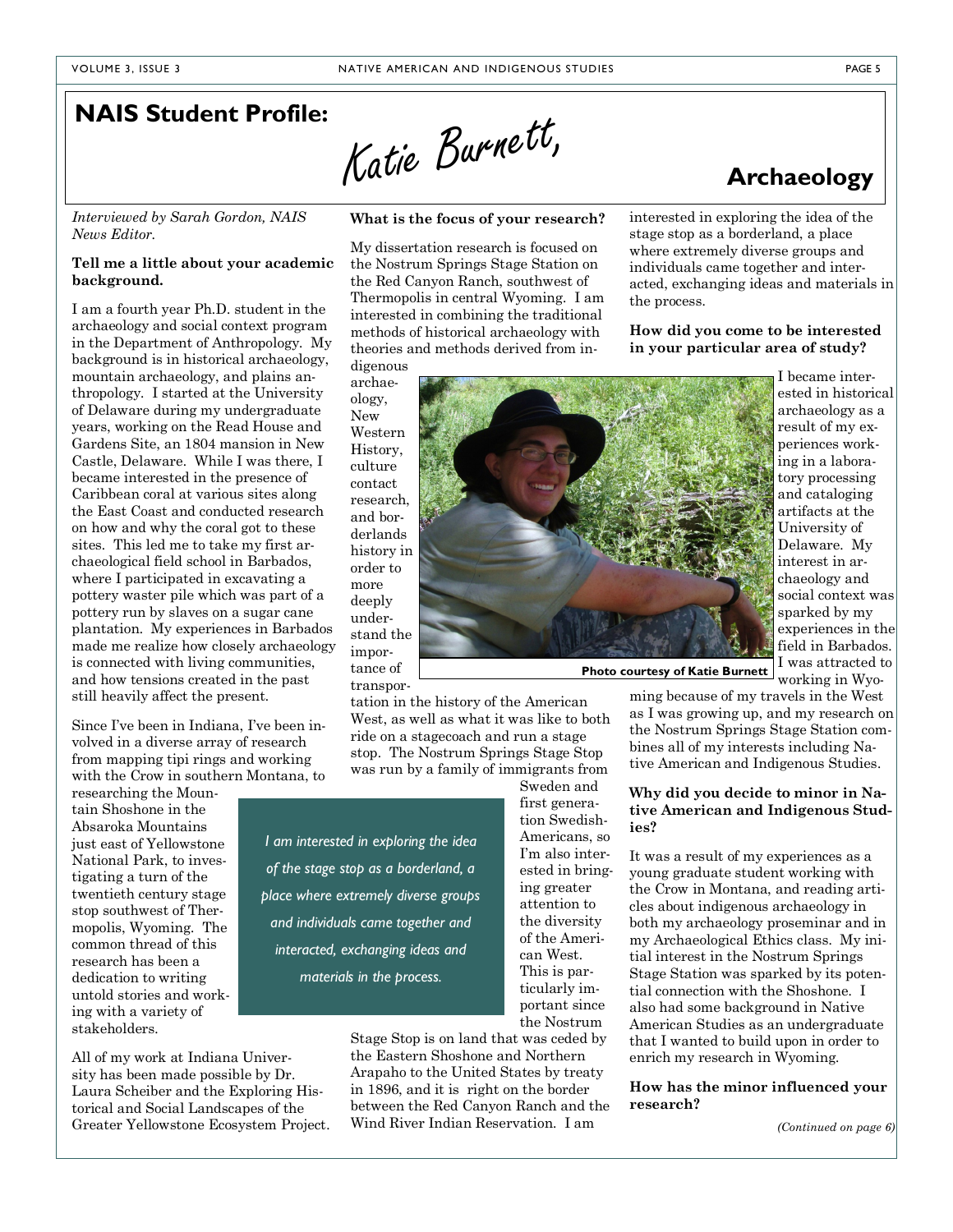That it matters to people today, and that some of those people are descendant communities and some of those people aren't—in fact, in many cases, the nearest descendant community might be hundreds of miles away. We can work to involve local people explicitly in our projects.

### **Can you give me an example of how to undertake that kind of community-oriented work?**

Sure. When I finished my dissertation and I started working here, I started a new project outside of Cody, Wyoming. I grew up in Cody, but I had never worked on any archaeology projects there. I was excited to look at my childhood home with fresh eyes.

About that same time, I met an IU graduate student named Kelly Branam who was an ethnographer working on the Crow reservation,

*(Continued from page 4: Laura Scheiber)* which is quite close to Cody. I told her I had never been to the Crow reservation before, and she invited me to visit with her.

> It was a real education for me. I asked Kelly, "Who do you think might be interested in archaeology? Who do you think might want to hear about the kinds of things that I'm doing?"

> Working with an ethnographer from the beginning really helped me to develop some good relationships. I started talking to people at the tribal college, I've talked to kids in the elementary schools on the reservation, and I've worked with high school students. I've met a lot of people who have been interested in working with me, and I've had people from the reservation who have been able to join me for several months at a time. These experiences have enriched my teaching and my research and also led to my own personal growth.

And when I bring my students there

from IU, on the very first day, I try to explain the importance of archaeology in this area, to these people. I talk about the Crow names for the landscape, so the students start thinking from the beginning that they are in Indian country, whether they are on the reservation or off the reservation.

I think that this is a different context of archaeological research than one in which you drive down to the bottom of a canyon, you set up your tents, and start digging. It's the overarching foundation of education.

### **If a student from another department is looking for an NAIS minor adviser, when would you be a good person for them to approach?**

Students should approach me who are interested in issues of material culture and materiality; ways to integrate archaeology, ethnography, and ethnohistory; and the indigenous inhabitants of the Plains and Rocky Mountain West.

### *(Continued from page 5: Katie Burnett)*

The NAIS minor has been most influential in my research by introducing me to frontier and borderland studies in Christina Snyder's Introduction to Native American and Indigenous Studies course. I am also very interested in making my research as interdisciplinary as possible in large part because of my experiences in NAIS.

### **What do you anticipate doing with your degree when you're finished?**

My ultimate goal is to be a professor of anthropology. I am also open to working for the US Government in a role as a cultural resource manager. In my experience, taking a position in the National Park Service or the Bureau of Land Management, for example, would afford me opportunities to work with stakeholders on a daily basis and to have a say in the very hard decisions that have to be made when the needs of cultural resources are weighed against other interests.║

*(Continued from page 2: Becoming An Ancestor)*

**not worry about that? Because it seems there are a lot of stories about how people need to be grieved for, or else they wander.** 

They do worry about it.

### **But nobody takes it upon themselves to be responsible for caring for him?**

Nobody who's not part of the family would do that, probably. For the first year or so, people would go out and take flowers when they went out to visit their own families, they would stop and take care of him too. They think it's a shame, but they also don't feel a commitment. Because if he's going to wander around, he doesn't have any family, so he doesn't have anybody to bother.

**In my mind, I'm juxtaposing this against the Catholic perspective. It seems like there's not the same idea that the quality of your afterlife is dependent on the quality of your character and behavior dur-**

### **ing your life, except that, if you don't take care of the people around you, you're not going to have anybody to grieve for you.**

I think that's pretty accurate.

The first page of the introduction, that description of a funeral procession taking place alongside a Palm Sunday procession, to me that encapsulates everything that matters in the book. You have the Roman Catholic celebration going on at the same time that you have an acknowledgement of a departed person who mattered to people. And at the very end—well, two weeks ago, one of my students asked me, "What does it mean when you say Christ is walking into his own death?" I answered that Jerusalem was the place where they killed prophets, so he knows when he enters Jerusalem on Palm Sunday, it means that his death is coming. So, I like the bringing together of this really powerful, happy celebration of Christ at the same time that death is underneath it all, and death is right next door.